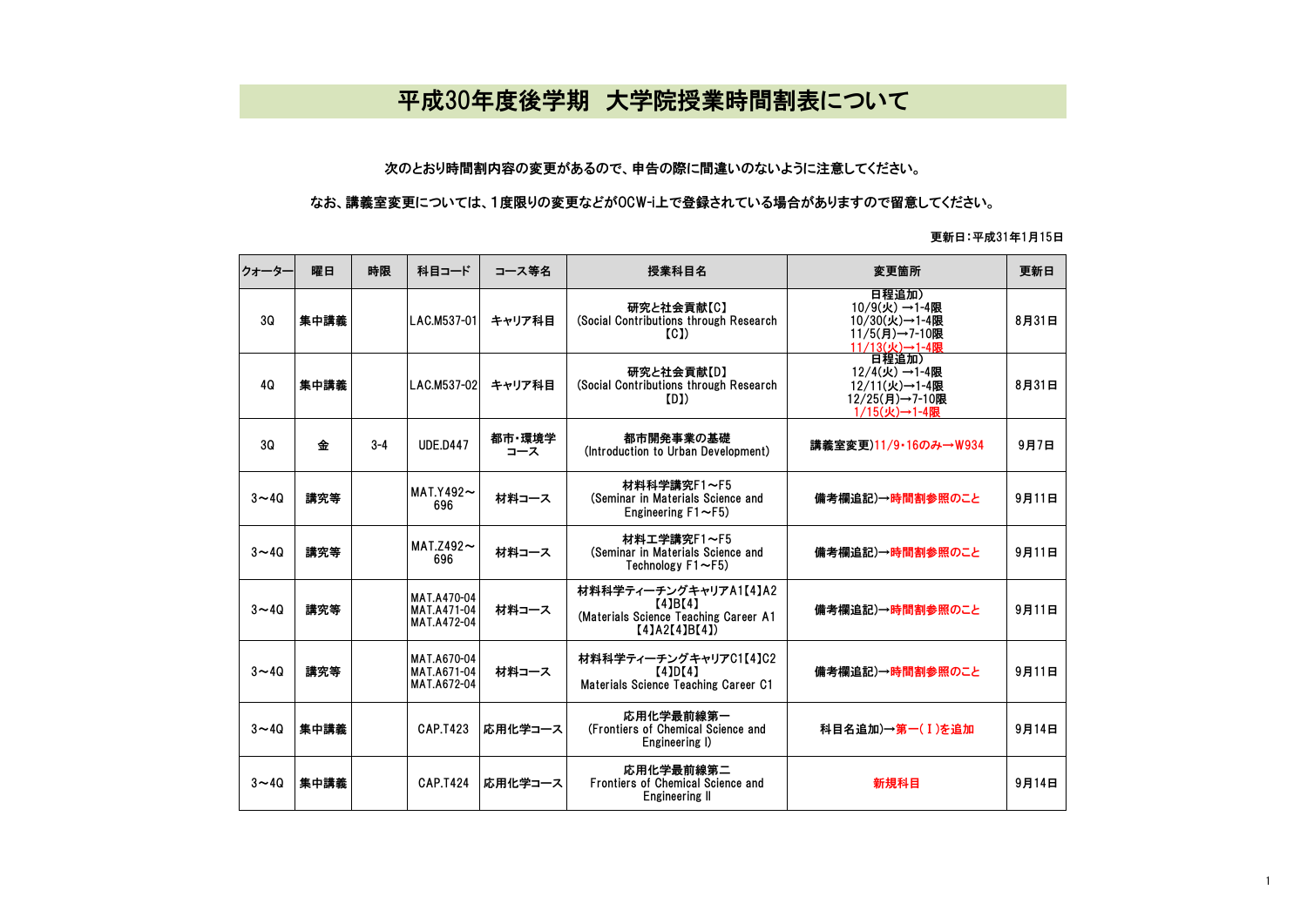| クォーター    | 曜日             | 時限      | 科目コード           | コース等名              | 授業科目名                                                                                     | 変更箇所                                                        | 更新日   |
|----------|----------------|---------|-----------------|--------------------|-------------------------------------------------------------------------------------------|-------------------------------------------------------------|-------|
| 3Q       | 月              | $1 - 2$ | <b>MEC.L431</b> | 機械コース              | ヒト脳機能の基礎と計測<br>(Human Brain Functions and Their<br>Measurements)                          | 開講区分変更)→休講                                                  | 9月26日 |
| 30       | 木              | 5-6     | <b>SCE.1402</b> | システム制御<br>コース      | 計測システム特論<br>(Advanced Course of Sensing System<br>Theory)                                 | 講義室変更)→S423                                                 | 9月27日 |
| 30       | 木              | $7 - 8$ | <b>SCE.A404</b> | システム制御<br>コース      | 非線形ダイナミクス<br>(Nonlinear Dynamics)                                                         | 講義室変更)→W934                                                 | 9月27日 |
| 30       | 木              | $1 - 2$ | <b>HCB.C522</b> | ライフエンジニ<br>アリングコース | 先端ライフエンジニアリング第二<br>(Advanced Human Centered Science and<br>Biomedical Engineering II)     | 講義室変更)→B223,S223                                            | 9月28日 |
| 30       | 火·金            | $3 - 4$ | <b>ART.T548</b> | 知能情報コース            | 先端人工知能<br>(Advanced Artificial Intelligence)                                              | 講義室変更)→W631,J233                                            | 10月1日 |
| 30       | 木              | $3 - 4$ | LAJ.T425        | 日本語·日本文<br>化科目     | テーマ別日本語 25:会話とスピーチ(中<br>級)1<br>(Topic Oriented Japanese 25:<br>Conversation and speech 1) | 開講区分変更)→休講(No lecture)                                      | 10月1日 |
| 4Q       | 木              | $3 - 4$ | LAJ.T426        | 日本語·日本文<br>化科目     | テーマ別日本語 26:会話とスピーチ(中<br>級)2<br>(Topic Oriented Japanese 26:<br>Conversation and speech 2) | 開講区分変更)→休講(No lecture)                                      | 10月1日 |
| 3Q       | 月·木            | $3 - 4$ | LAJ.J411-14     | 日本語・日本文<br>化科目     | 初級日本語1【3QH】<br>(Basic Japanese 1【3QH】)                                                    | 開講区分変更)→新規(New)<br>講義室→Ookayama W9 Bidg.321 Seminar<br>Room | 10月1日 |
| 3Q       | 木              | $5 - 8$ | <b>ARC.D446</b> | 建築学コース             | 建築構想設計特論<br>(Theory of Architectural Design II)                                           | 開講区分変更)→集中講義(Intensive)<br>木・金5-8に開講(Thu・Fri 5-8)           | 10月1日 |
| $3-4Q$   | 火·金            | $5-6$   | XCO.T674        | 情報理工学院             | 情報理工学特別講義D<br>(Advanced Topics in Computing D)                                            | 開講区分変更)→未定(To be announced)                                 | 10月2日 |
| 30       | 集中講義           |         | LAC.M537-01     | キャリア科目             | 研究と社会貢献<br>(Social Contributions through Research)                                        | 開講時限変更)→311/5 1-4限<br>※その他は変更なし                             | 10月3日 |
| $3 - 40$ | 月・水            |         | <b>UDE.Z494</b> | 都市·環境学<br>コース      | 都市·環境学特別実験F1<br>(Urban Design and Built Environment<br>Laboratory F1)                     | 開講区分変更)→3Qは水曜日のみ開講<br>→4Qは月曜日のみ開講                           | 10月4日 |
| $3-4Q$   | 木(30)<br>金(40) | $5-6$   | <b>PHY.P611</b> | 物理学コース             | 物理学プレゼンテーション発展<br>(Advanced Presentation in Physics)                                      | 開講時限変更)→木(3Q)·金(4Q)ともに、7-<br>8限開講                           | 10月4日 |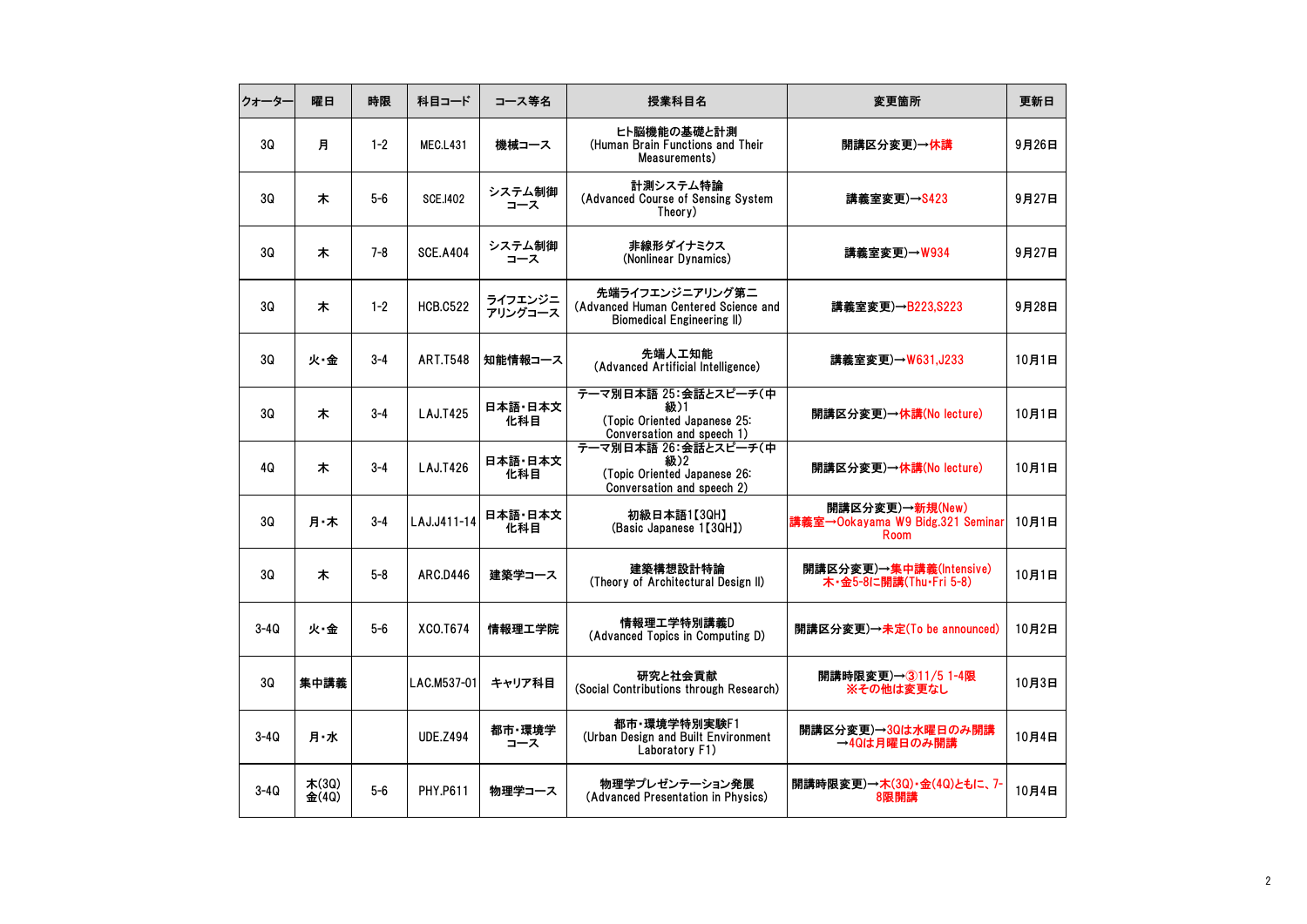| クォーター  | 曜日   | 時限      | 科目コード           | コース等名                       | 授業科目名                                                                                      | 変更箇所                                                                 | 更新日    |
|--------|------|---------|-----------------|-----------------------------|--------------------------------------------------------------------------------------------|----------------------------------------------------------------------|--------|
| 30     | 集中講義 |         | LAW.X427        | 広域教養科目<br>(国際意識醸成・<br>広域科目) | 気候変動の未来<br>(Our Climate Future)                                                            | 日程等決定)→11/12 3-6限 S512<br>②11/15 3-6限 S512<br>311/19 411/22は未定       | 10月4日  |
| 30     | 火    | 3-4     | LAJ.J501-05     | 日本語·日本文<br>化科目              | 上級日本語 1:セミナーを聞く【3QC】<br>(Advanced Japanese 1: Academic<br>listening[3QC])                  | 開講区分変更)→新規(New)<br>講義室→H119A                                         | 10月5日  |
| 30     | 木    | $3 - 4$ | LAJ.J501-04     | 日本語·日本文<br>化科目              | 上級日本語 1:セミナーを聞く【3QB】<br>(Advanced Japanese 1: Academic<br>listening (3QB)                  | 開講区分変更)→新規(New)<br>講義室→G112                                          | 10月5日  |
| 3Q     | 木    | $3 - 4$ | LAJ.J502-04     | 日本語·日本文<br>化科目              | 上級日本語 2:討議をまとめ、書く【4QB】<br>(Advanced Japanese 2: Academic writing)<br>and discussion [40B]) | 開講区分変更)→新規(New)<br>講義室→G112                                          | 10月5日  |
| 30     | ж    | $1 - 2$ | <b>LAH.S506</b> | 文系教養科目                      | 文系エッセンス32:平和学<br>(Essence of Humanities and Social<br>Sciences32: Peace Studies)           | 講義室変更)→B221                                                          | 10月9日  |
| 3Q     | ж    | $1 - 2$ | <b>LAH.S434</b> | 文系教養科目                      | 文系エッセンス38:統計学<br>(Essence of Humanities and Social<br>Sciences38:Statistics)               | 講義室変更)→J221                                                          | 10月9日  |
| 30     | 火    | $3 - 4$ | ENR.A407-01     | エネルギーコー<br>ス                | エネルギーシステム論【大岡山】<br>(Energy system theory【大岡山】)                                             | Period change) Only $10/16 \rightarrow 9-10$<br>時限変更)→10/16のみ9-10限開講 | 10月9日  |
| 30     | 火    | $3 - 4$ | ENR.A407-02     | エネルギーコー<br>ス                | エネルギーシステム論【すずかけ】<br>(Energy system theory【すずかけ】)                                           | Period change) Only $10/30 \rightarrow 9-10$<br>時限変更)→10/30のみ9-10限開講 | 10月9日  |
| 30     | 金    | $3 - 4$ | <b>SHS.U443</b> | 社会・人間科学<br>コース              | 文化·芸術分野特論F1A<br>(Graduate Lecture in Culture and Arts)<br>F1A)                             | 講義室変更)→W9-911                                                        | 10月9日  |
| $3-4Q$ | ж    | $5 - 8$ | <b>MCS.U682</b> | 数理·計算科学<br>コース              | 数理・計算科学フォーラムF3<br>(Forum on Mathematical and Computing<br>Science F3)                      | 講義室変更)→W631,J234<br>change only Ookayama(大岡山のみ変更)                    | 10月10日 |
| $3-4Q$ | ж    | $5 - 8$ | <b>MCS.U684</b> | 数理·計算科学<br>コース              | 数理・計算科学フォーラムF4<br>(Forum on Mathematical and Computing<br>Science F4)                      | 講義室変更)→W631,J234<br>change only Ookayama(大岡山のみ変更)                    | 10月10日 |
| $3-4Q$ | ж    | $5 - 8$ | <b>MCS.U686</b> | 数理·計算科学<br>コース              | 数理・計算科学フォーラムF5<br>Forum on Mathematical and Computing<br>Science F5                        | 講義室変更)→W631,J234<br>change only Ookayama(大岡山のみ変更)                    | 10月10日 |
| 3Q     | ж    | $1 - 2$ | <b>LAH.S506</b> | 文系教養科目                      | 文系エッセンス32:平和学<br>(Essence of Humanities and Social<br>Sciences32: Peace Studies)           | 講義室変更)→B226                                                          | 10月15日 |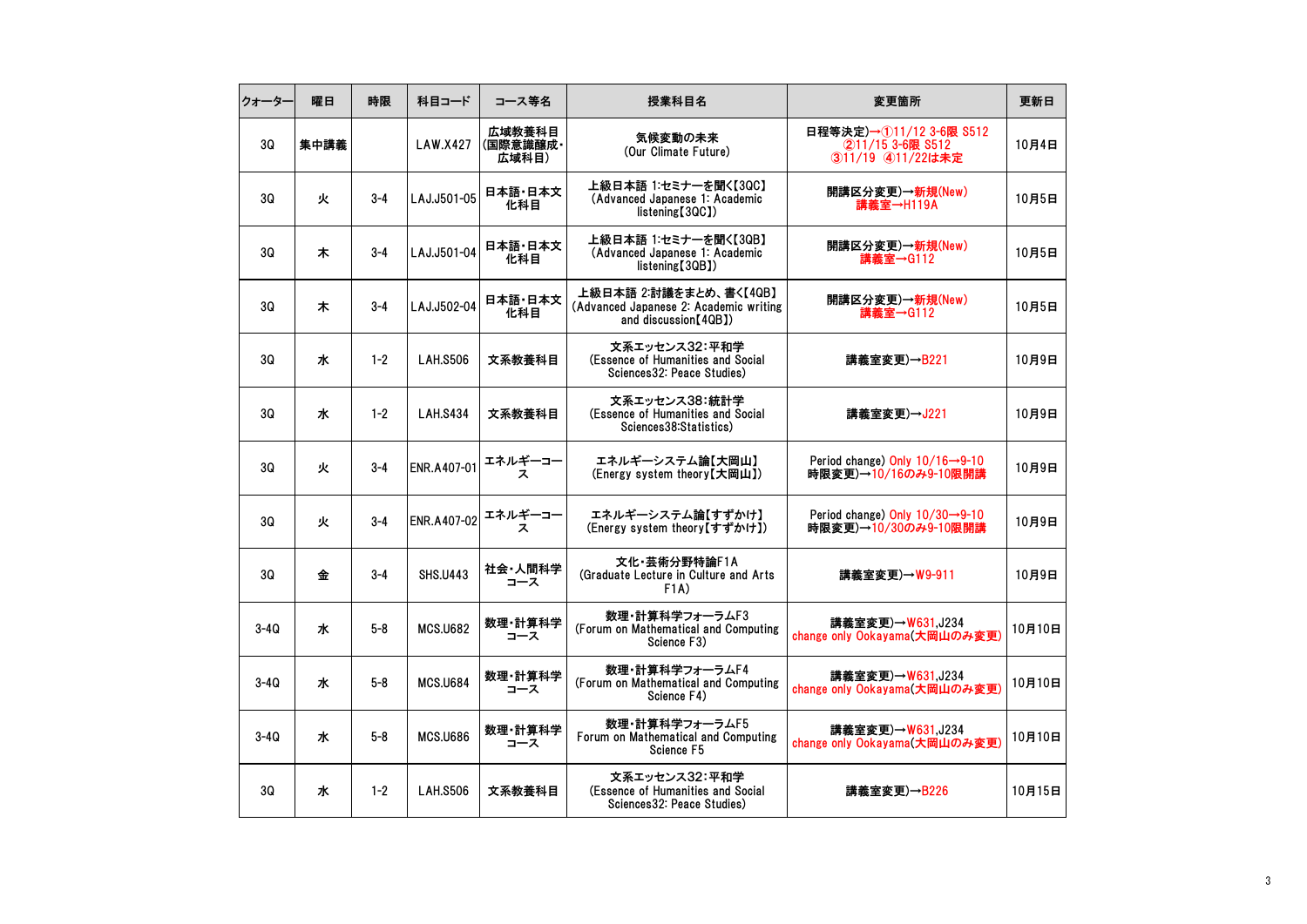| クォーター     | 曜日                   | 時限       | 科目コード           | コース等名                       | 授業科目名                                                                                                          | 変更箇所                                                                                                             | 更新日    |
|-----------|----------------------|----------|-----------------|-----------------------------|----------------------------------------------------------------------------------------------------------------|------------------------------------------------------------------------------------------------------------------|--------|
| 30        | ж                    | $1 - 2$  | <b>TAL.L502</b> | 文系教養科目                      | 文系エッセンス32:平和学<br>(リーダーシップ教育院)<br>(Essence of Humanities and Social<br>Sciences32: Peace Studies (Leadership))  | 講義室変更)→B226                                                                                                      | 10月15日 |
| $3-4Q$    | 集中講義                 |          | <b>MCS.T407</b> | 数理·計算科学<br>コース              | 大規模計算論<br>(High Performance Computing)                                                                         | 日程決定)<br>12/5(水) →3-6限 H116<br>12/18(火)→1-8限 S518<br>12/19(水)→1-4限 S518<br>12/20(木)→1-8限 H117<br>1/7(月)1-4限 W832 | 10月15日 |
| $3Q - 4Q$ |                      |          |                 | programs)                   | リーダーシップ教育課程特定教育課程専用教養科目<br>(Tokyo Tech Academy for Leadership Liberal arts courses for special graduate degree | 備考欄追記)→時間割参照のこと<br>$notrs) \rightarrow Watch$ a timetable                                                        | 10月15日 |
| 3Q        | 土                    | $9 - 10$ | <b>TIM.C412</b> | 技術経営専門<br>職学位課程             | イノベーションシステム  <br>(Innovation System I)                                                                         | 講義室変更)→CIC310                                                                                                    | 10月16日 |
| 40        | 月・木<br>(Mon-<br>Thu) | $5-6$    | <b>UDE.D408</b> | 都市·環境学<br>コース               | 人間都市計画史特論<br>(History of Cities and Urban Planning)                                                            | 講義言語変更)→英語開講<br><b>Lecture in English</b>                                                                        | 10月19日 |
| $3-4Q$    | 金                    | $7 - 8$  | <b>SHS.L633</b> | 社会・人間科学<br>コース              | 社会·人間科学多文化関係構築演習F3<br>(Transnational Workshop in Social and<br>Human Sciences F3)                              | 開講区分変更)→集中講義等<br>※日程・講義室未定                                                                                       | 10月29日 |
| $3-4Q$    | 金                    | $7 - 8$  | <b>SHS.L634</b> | 社会·人間科学<br>コース              | 社会·人間科学多文化関係構築演習F4<br>(Transnational Workshop in Social and<br>Human Sciences F4)                              | 開講区分変更)→集中講義等<br>※日程·講義室未定                                                                                       | 10月29日 |
| $3 - 40$  | 金                    | $7 - 8$  | <b>SHS.L636</b> | 社会・人間科学<br>コース              | 社会·人間科学多文化関係構築演習F5<br>(Transnational Workshop in Social and<br>Human Sciences F5)                              | 開講区分変更)→集中講義等<br>※日程・講義室未定                                                                                       | 10月29日 |
| $3 - 40$  | 月                    | $7 - 8$  | <b>SHS.L652</b> | 社会・人間科学<br>コース              | 社会・人間科学プロジェクトF3<br>(Translational Project in Social and<br>Human Sciences F3)                                  | 開講区分変更)→集中講義等<br>※日程·講義室未定                                                                                       | 10月29日 |
| $3-4Q$    | 月                    | $7 - 8$  | <b>SHS.L654</b> | 社会・人間科学<br>コース              | 社会・人間科学プロジェクトF4<br>(Translational Project in Social and<br>Human Sciences F4)                                  | 開講区分変更)→集中講義等<br>※日程・講義室未定                                                                                       | 10月29日 |
| $3-4Q$    | 月                    | $7 - 8$  | <b>SHS.L656</b> | 社会・人間科学<br>コース              | 社会・人間科学プロジェクトF5<br>(Translational Project in Social and<br>Human Sciences F5)                                  | 開講区分変更)→集中講義等<br>※日程・講義室未定                                                                                       | 10月29日 |
| 30        | 集中講義                 |          | LAW.X491        | 広域教養科目<br>(国際意識醸成·<br>広域科目) | 人間力基礎A<br>(Fundamentals of Humanity A9)                                                                        | 日程・講義室決定)<br>$\rightarrow$ 10/29・30・31 5-9限<br>講義室 S518                                                          | 10月29日 |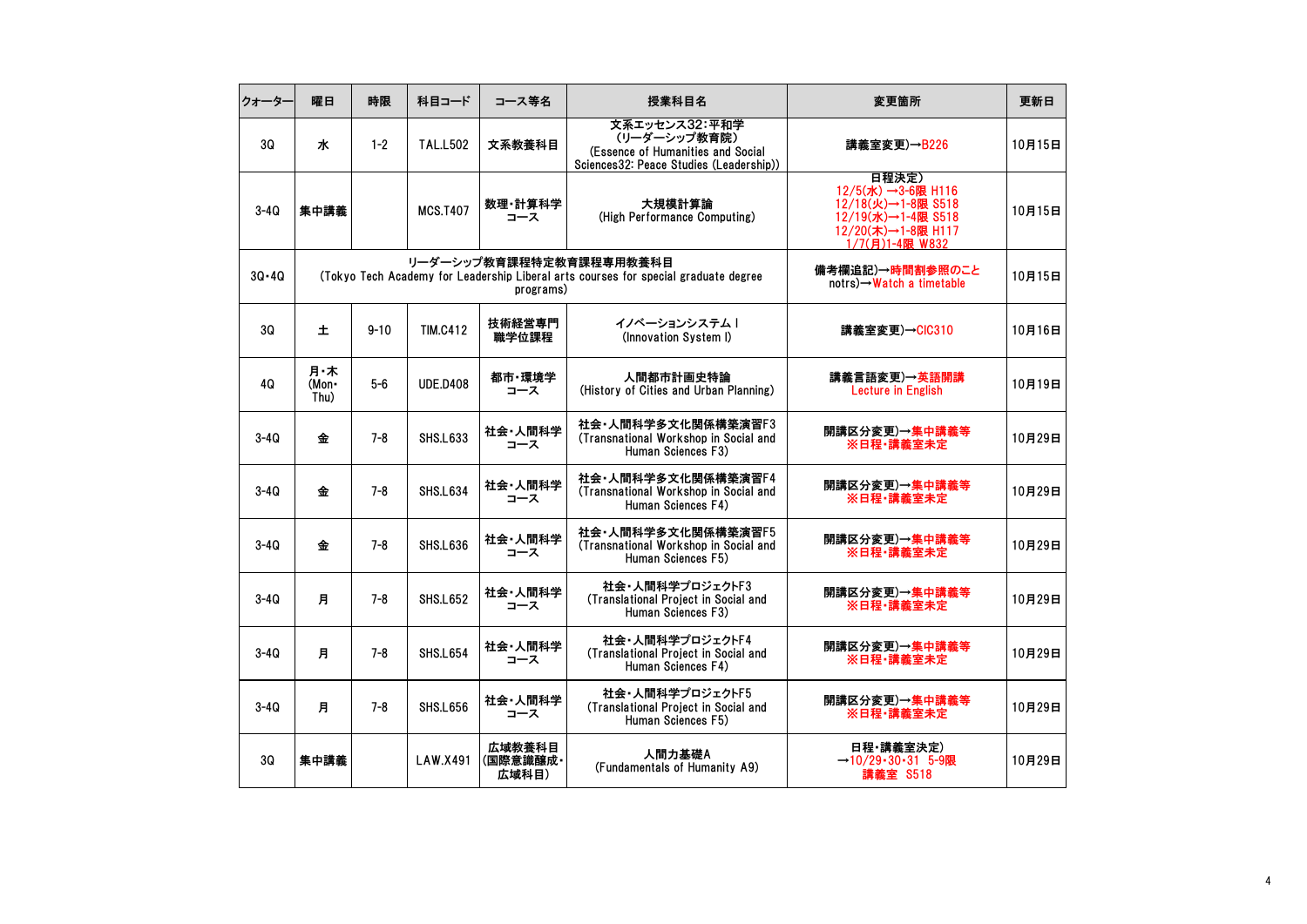| クォーター  | 曜日                   | 時限      | 科目コード           | コース等名                       | 授業科目名                                                                                | 変更箇所                                                                                                                                               | 更新日    |
|--------|----------------------|---------|-----------------|-----------------------------|--------------------------------------------------------------------------------------|----------------------------------------------------------------------------------------------------------------------------------------------------|--------|
| 40     | 集中講義                 |         | LAW.X492        | 広域教養科目<br>(国際意識醸成・<br>広域科目) | 人間力基礎B<br>(Fundamentals of Humanity B)                                               | 日程・講義室決定)<br>$\rightarrow$ 1/24 · 25 · 26 5 - 9限<br>講義室 S518                                                                                       | 10月29日 |
| 4Q     | ж                    | $1 - 2$ | <b>LAH.S508</b> | 文系教養科目                      | 文系エッセンス39:意思決定論<br>(Essence of Humanities and Social<br>Sciences39: Decision Making) | 講義室変更)→G511                                                                                                                                        | 10月31日 |
| 40     | 月・木<br>(Mon-<br>Thu) | $3 - 4$ | LAJ.J412-15     | 日本語·日本文<br>化科目              | 初級日本語2【4QH】<br>(Basic Japanese 2 [4QH])                                              | 開講区分)休講→開講<br>No lecture→lecture (Room No.W322)                                                                                                    | 10月31日 |
| 4Q     | 集中講義                 |         | <b>LAH.A542</b> | 文系教養科目                      | Glocal JAPAN Y2<br>(グローカル日本Y2)                                                       | 開講区分変更)→新規開講(New)<br>※日程・講義室未定<br>(Schedule, lecture room undecided)                                                                               | 11月1日  |
| 40     | 集中講義                 |         | LAH.C620        | 文系教養科目                      | Path-Breaking Liberal Arts Courses Y2<br>(教養先端科目Y2)                                  | 開講区分変更)→新規開講(New)<br>※日程·講義室未定<br>(Schedule, lecture room undecided)                                                                               | 11月1日  |
| 4Q     | 金                    | $3 - 4$ | <b>MEC.1531</b> | 機械コース                       | 機械バイオミメティクス<br>(Mechanical biomimetics)                                              | 講義室変更)→1311                                                                                                                                        | 11月1日  |
| 30     | 木                    | $7 - 8$ | LAC.M533-02     | キャリア科目                      | テクノロジーマネジメント概論C<br>(Outline of Technology Management C)                              | 開講日程追加)→11/22(木)開講<br>※11/15(木)が月曜日の授業を行う為                                                                                                         | 11月1日  |
| 4Q     | 月・木<br>(Mon-<br>Thu) | $1 - 2$ | <b>LST.A410</b> | 生命理工学コー<br>ス                | 神経科学<br>(Advanced Neuroscience)                                                      | 講義室変更)→<br>$11/29 \sim 12/24 \rightarrow B223 \cdot W831$<br>$1/7 \sim 1/31 \rightarrow 1221 \cdot W831$<br>※すずかけ台のみ変更(change_only<br>Suzukakedai) | 11月7日  |
| 3Q     | 月・水<br>(Mon•<br>Wed) | $3 - 4$ | LAJ.J413-10     | 日本語·日本文<br>化科目              | 初級日本語3【3QC】<br>(Basic Japanese 3[3QC])                                               | 11/14のみ休講<br>(Only 11/14 no lecture)                                                                                                               | 11月14日 |
| 30     | 月・水<br>(Mon-<br>Wed) | $5-6$   | LAJ.J411-11     | 日本語・日本文<br>化科目              | 初級日本語1【3QE】<br>(Basic Japanese 1【3QE】)                                               | 11/14のみ休講<br>(Only 11/14 no lecture)                                                                                                               | 11月14日 |
| 3Q     | 月・水<br>(Mon•<br>Wed) | $7 - 8$ | LAJ.J411-09     | 日本語・日本文<br>化科目              | 初級日本語1【3QC】<br>(Basic Japanese 1【3QC】)                                               | 11/14のみ休講<br>(Only 11/14 no lecture)                                                                                                               | 11月14日 |
| $3-4Q$ | 火                    | $3 - 4$ | <b>SHS.S462</b> | 社会・人間科学<br>コース              | 科学技術社会分野方法論F1<br>(Graduate Methodologies in Science,<br>Technology and Society F1)   | 講義室変更)→W9-407                                                                                                                                      | 11月27日 |
| 4Q     | 木                    | $3 - 4$ | <b>ICT.H421</b> | 情報通信コース                     | 医用画像診断装置<br>(Medical Imaging Systems)                                                | 講義室変更)→J233                                                                                                                                        | 11月27日 |